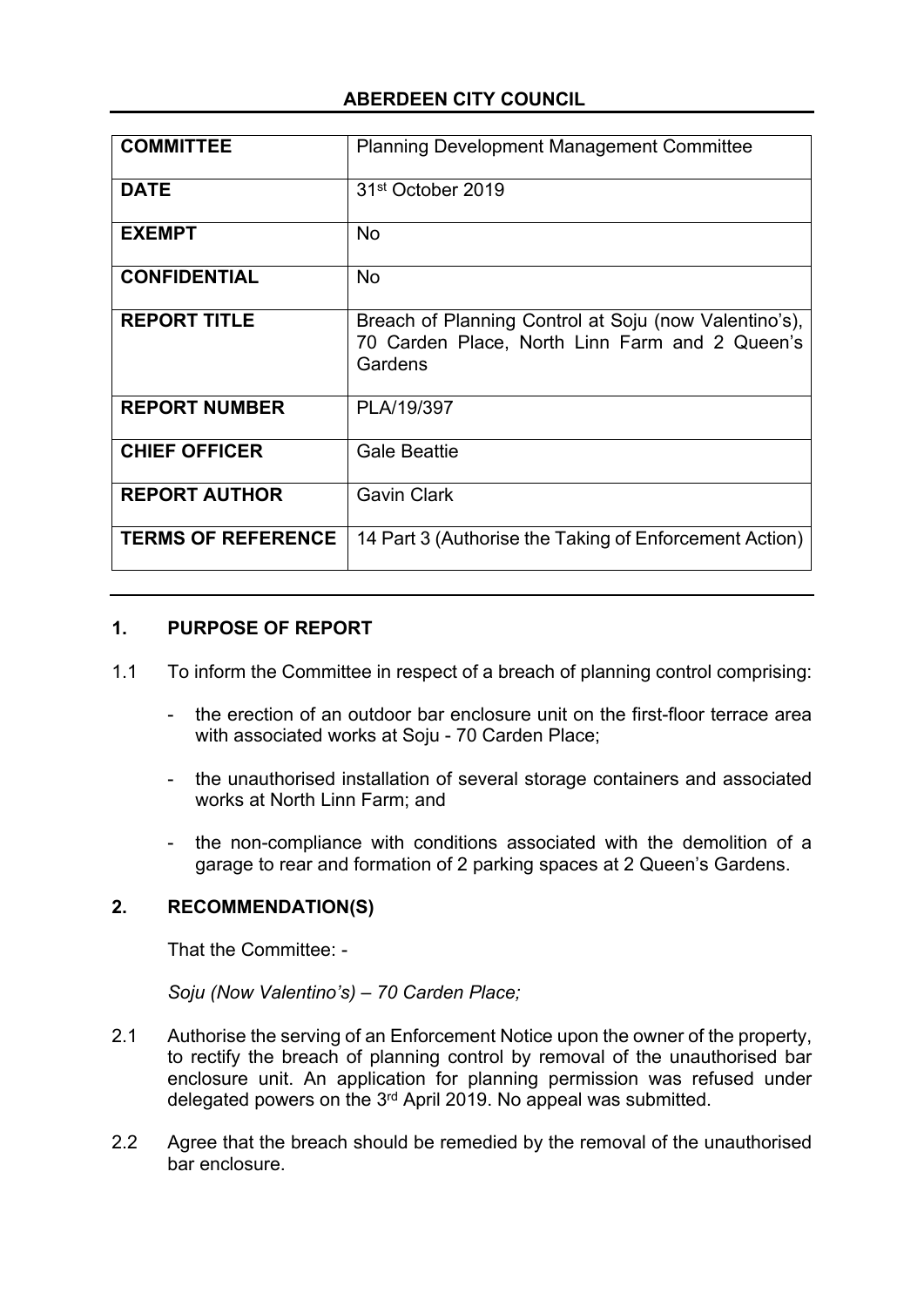#### *North Linn Farm*

- 2.3 Authorise the serving of an Enforcement Notice upon the owner of the property, to rectify the breach of planning control. An enforcement file was opened on the site in relation to the siting of several large steel storage containers erected on agricultural land without planning consent in January 2017; despite repeated requests these structures have not been removed from site, and no planning application has been submitted to rectify the breach of planning control.
- 2.4 Agree that the breach should be remedied by the removal of the unauthorised storage containers.

#### *2 Queen's Gardens*

- 2.5 Authorise the serving of an Enforcement Notice upon the owner of the property, to rectify the breach of planning conditions associated with the planning consent. Planning permission and listed building consent was approved conditionally in September 2018 for the demolition of the garage to the rear and formation of two parking spaces. This included conditions in relation to the formation of a boundary wall and associated landscaping; to date these works have not been completed. A Breach of Condition Notice was served on the owner of the property on the 19<sup>th</sup> April 2019; this has not been complied with either.
- 2.6 Agree that the breach should be remedied by serving an enforcement notice to require that the conditions associated with the planning application/ listed building consent are complied with.

## **3. BACKGROUND**

Basis of the Report

*Soju (Now Valentino's) – 70 Carden Place;*

- 3.1 In February 2019 a partially retrospective application for planning permission (Ref: 190177/DPP) was submitted for the erection of outdoor bar enclosure unit on first floor terrace area with associated works. The application was refused under delegated powers on the 3<sup>rd</sup> April 2019 for the reasons detailed in section 3.7 of this report.
- 3.2 No works to rectify the works have taken place, and no appeal against the Planning Authority's decision was submitted. The Council therefore seeks to take formal enforcement action to rectify the breach of planning control on site by requiring the removal of the unauthorised bar enclosure unit.

#### *North Linn Farm*

3.3 In January 2017 a complaint was received (Ref; ENF170017) in relation to the installation of several large steel storage containers erected on agricultural land without planning consent. There has been various correspondence with the site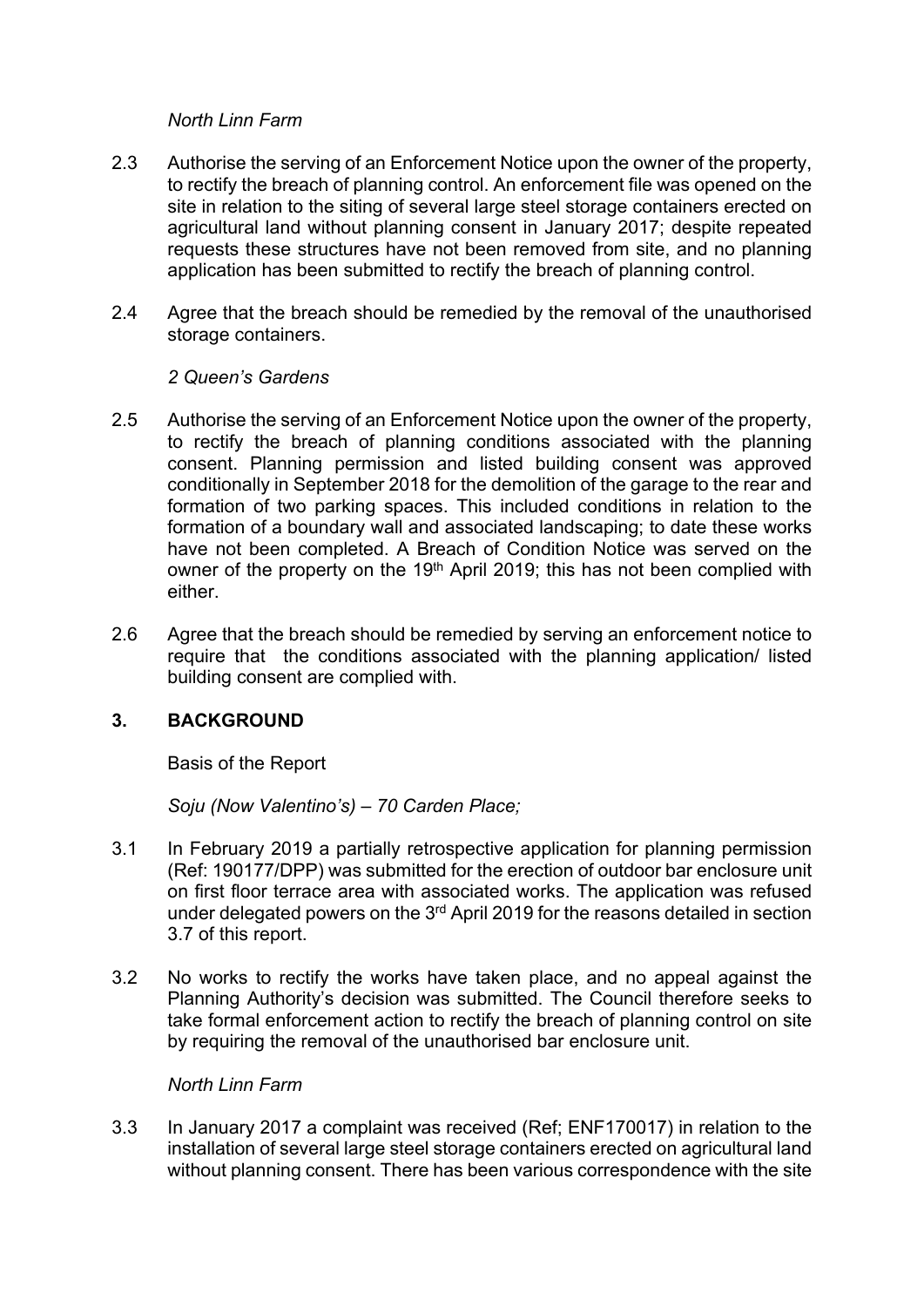owner, including the serving of a Planning Contravention Notice in November 2017. To date no planning application has been submitted to rectify the breach of planning control and the works on site therefore remain unauthorised.

3.4 No works to rectify the unauthorised development have taken place. The Council therefore seeks to take formal enforcement action to rectify the breach of planning control on site by the removal of the unauthorised storage containers.

#### *2 Queen's Gardens*

- 3.5 In May 2018 applications for planning permission and listed building consent (Ref: 180829/DPP and 180845/LBC) for the demolition of garage to rear and formation of 2 parking spaces. These included conditions requiring the formation of a boundary wall and the provision of landscaping within the curtilage of the site. The works have been completed on site and neither the boundary wall nor the landscaping have been provided. A Breach of Condition Notice was issued on the 19<sup>th</sup> April 2019; this has not been complied with either.
- 3.6 No works to rectify the unauthorised development have taken place. The Council therefore seeks to take formal enforcement action to rectify the breach of planning control on site by requiring the formation of a boundary wall and the provision of landscaping within the curtilage of the site.

The Enforcement Position

- 3.4 Section 127(I) of the Town and Country Planning (Scotland) Act 1997 (the Act), as amended, states that a planning authority may issue an enforcement notice where it appears to them:
	- (a) That there has been a breach of planning control, and
	- (b) That it is expedient to issue the notice, having regard to the provisions of the development plan and any other material considerations.
- 3.5 Paragraph 7 to Circular 10 of 2009 "*Planning Enforcement*" notes that planning authorities have a general discretion to take enforcement action against any breach of planning control. The paragraph goes on to state that when authorities consider whether enforcement action is expedient, they should be guided by a number of considerations that include:
	- Whether the breach of planning control would affect unacceptability either public amenity or the use of land and buildings meriting protection in the public interest; and
	- Enforcement action should be commensurate with the breach of planning control to which it relates.

Planning Assessment

3.6 Sections 25 and 37(2) of the Town and Country Planning (Scotland) Act 1997 (as amended) requires that where, in making any determination under the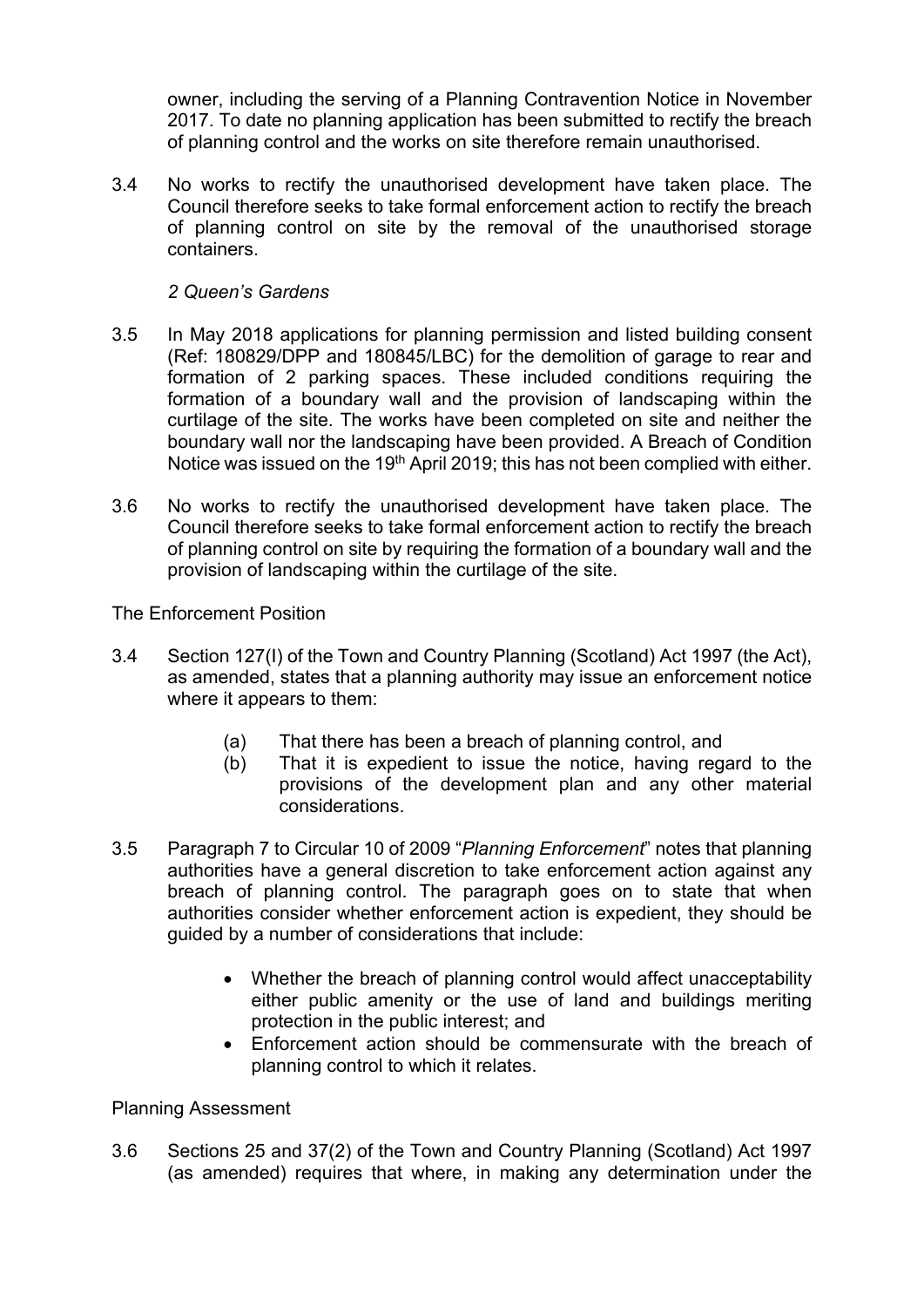planning acts, regard is to be had to the provisions of the development plan and that determination shall be made in accordance with the plan, so far as material to the application, unless material considerations indicate otherwise.

*Soju (Now Valentino's) – 70 Carden Place;*

- 3.7 The application for planning permission was refused as it was considered that:
	- 1) By virtue of the proposed development's scale and siting at first floor level - relative to Albert Lane, Fountainhall Road and Blenheim Place in particular - the development has an undue adverse visual impact on the character and amenity of the Albyn Place/Rubislaw Conservation Area, mindful that it is a type development uncharacteristic the designation when viewed in isolation. As such, the proposal fails to comply with the relevant requirements of Policy B3 (West End Office Area), Policy D1 (Quality Placemaking by Design) and Policy D4 (Historic Environment) in the Aberdeen Local Development Plan 2017, as well as relevant national policy and guidance published by Historic Environment Scotland; and,
	- 2) The proposed development would visually increase the massing and prominence of an unsympathetic extension to a historic building within the Albyn Place/Rubislaw Conservation Area. This type of development has been identified as a "threat" to the special architectural and historic interest of the Albyn Place/Rubislaw Conservation Area in the Albyn Place/Rubislaw Conservation Area Character Appraisal and Management Plan, and therefore would contribute to worsening this threat by neither preserving nor enhancing the qualifying interests of the conservation area. As such, the proposed development fails to comply with the relevant provisions of Policy B3 (West End Office Area) and Policy D4 (Historic Environment) in the Aberdeen Local Development Plan 2017 and national guidance published by Historic Environment Scotland on 'managing change in the historic environment'; and,
	- 3) The proposed outdoor bar unit, as demonstrated by its unauthorised operation, has materially altered the function of the outdoor first floor terrace from: an area of the licensed premise which allows outdoor seating only and in a location situated a significant distance and requiring negotiation of a convoluted access route, such that it is limited in its level of use and also intermittent used; to a new separate fully serviced external and elevated bar area, giving rise to more intensified and prolonged noise disturbance as a consequence of a greater and prolonged usage. These concerns have been verified by recent noise complaints to the Environmental Health Service. Further, given the proposals offer no means of suitably mitigating this continued noise disruption threat to the nearest residential properties, it is considered the proposed development would have an unacceptable impact on the residential amenity. Such an adverse impact would mean the proposal fails to comply with the relevant provisions of Policy B3 (West End Office Area) and Policy D1 (Quality Placemaking by Design) in the Aberdeen Local Development Plan 2017.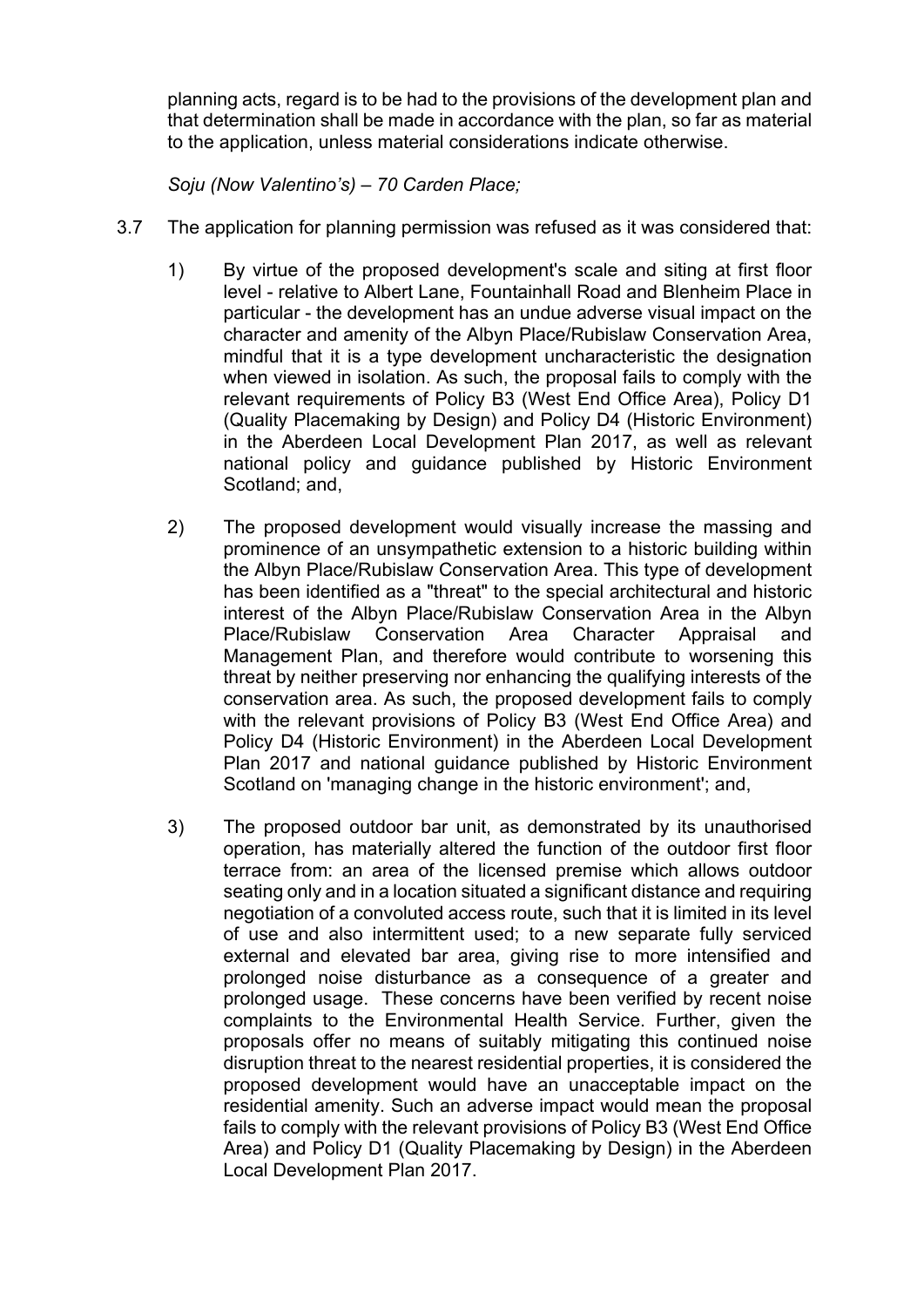North Linn Farm

3.8 The application site is located within the Green Belt, where Policy NE2 (Green Belt) applies; the Planning Authority would need to consider whether the works were in accordance with the aims and aspirations of this policy, as well as consider any other material planning considerations that would be relevant to the determination of a planning application.

#### 2 Queen's Gardens

- 3.9 The applications for planning permission were approved conditionally; with the following conditions:
	- 1. That demolition of the existing garage building shall not commence until the rear boundary wall hereby granted planning permission has been erected in complete accordance with Plan No's 04 Rev E, 02 Rev B & 06. Reason - in the interest of visual amenity of the area.
	- 2. That all planting, seeding and turfing comprised in the approved scheme of landscaping as shown on drawing No. 04 Rev E, or such other drawing as may subsequently be submitted and approved in writing by the planning authority, shall be carried out no later than the 1st planting season following demolition of the garage and any trees or planting which within a period of 5 years from the 1st planting season following demolition of the garage, are removed or become seriously damaged or diseased shall be replaced in the next planting season with others of a size and species similar to those originally required to be planted for the purpose by the planning authority. Reason: in the interests of the amenity of the area.
	- 3. That notwithstanding the detail shown on Drawing No 04 Rev E, the landscaped area shall be enclosed by means of a low level, built wall of no less than 300mm in height, with such wall being erected prior to all planting, seeding and turfing shown on drawing No 04 Rev E being carried out. Reason: in the interests of the amenity of the area.
	- 4. That samples of all proposed materials including granite and brick shall be submitted to and approved in writing by the planning authority prior to the commencement of works. Reason: in the interest of protecting the special character of the listed building; and
	- 5. That details of the lime mortar mix to be used to fix the granite and brick stones shall be submitted to and approved in writing by the planning authority prior to the commencement of works. Reason: in the interest of protecting the special character of the listed building.
- 3.10 Conditions 1, 2 and 3 detailed above have not been complied with; and the development on site has been completed. There is therefore a breach of conditions on site.

#### **4. FINANCIAL IMPLICATIONS**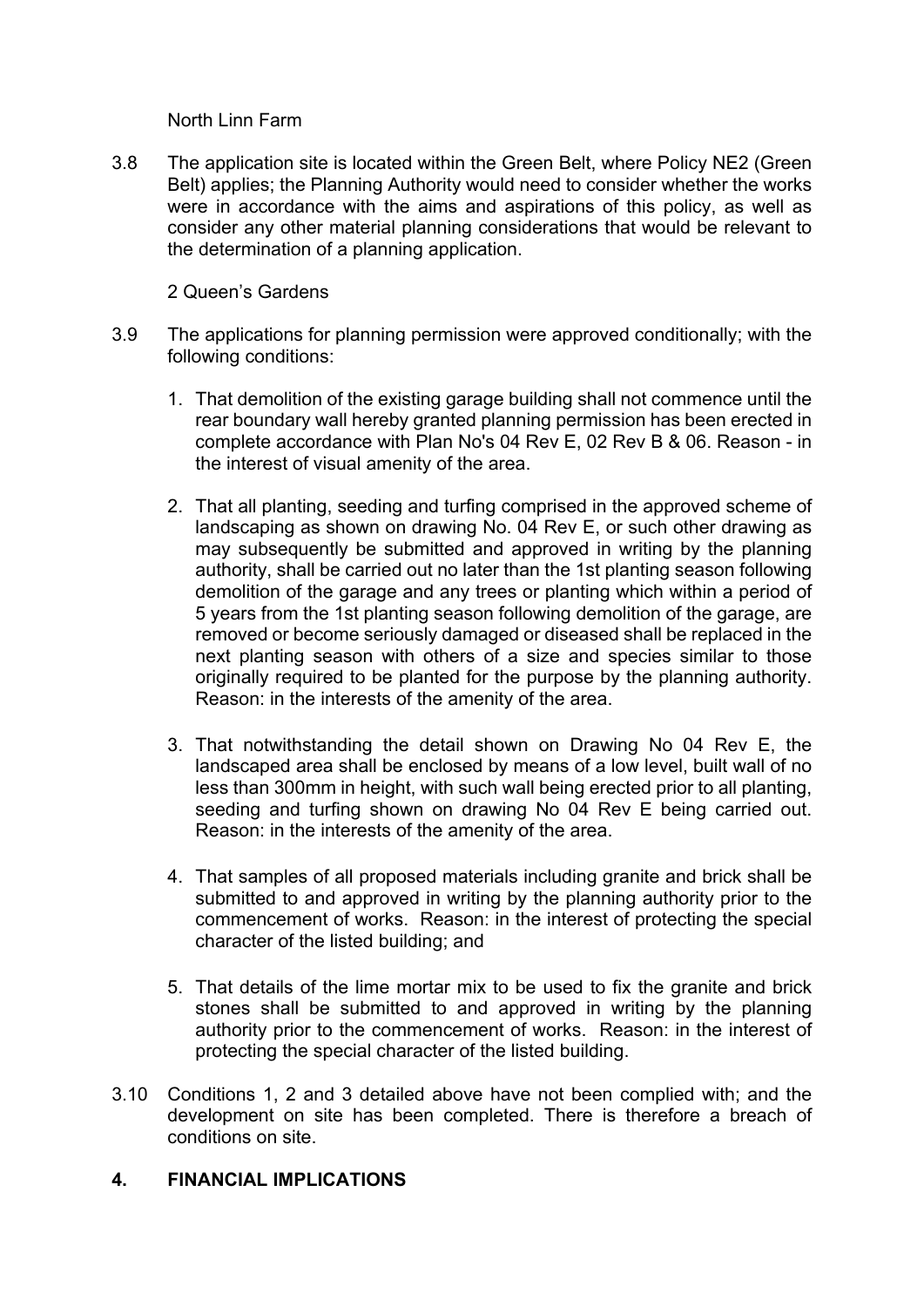4.1 Financial costs may be incurred should the Enforcement Notice(s) not be complied with, such as to either take direct action or seek redress in the Courts.

# **5. LEGAL IMPLICATIONS**

5.1 There will be implications in terms of Governance staff time to prepare and issue the Enforcement Notice(s). Costs may be incurred in relation to both Place and Governance staff if action is required to secure compliance with the Enforcement Notice(s).

## **6. MANAGEMENT OF RISK**

|                     | <b>Risk</b>                                                                                                                            | Low (L),<br><b>Medium</b><br>(M), High<br>(H) | <b>Mitigation</b>                                                                                                                                                                                                                                                                                                                                                |
|---------------------|----------------------------------------------------------------------------------------------------------------------------------------|-----------------------------------------------|------------------------------------------------------------------------------------------------------------------------------------------------------------------------------------------------------------------------------------------------------------------------------------------------------------------------------------------------------------------|
| <b>Financial</b>    | Financial costs may be<br>should<br>the<br>incurred<br>Enforcement<br>Notice(s)<br>not be complied with.                               | L                                             | The risk can be mitigated by<br>ensuring that there is funding<br>available<br>from<br>the<br>appropriate budget for direct<br>action to be taken.<br>In the<br>event that direct action is<br>required we will seek to<br>recover all of the costs of the<br>the<br>required action<br>from<br>landowner<br>in.<br>accordance<br>with the relevant legislation. |
| Legal               | The applicant may not<br>with<br>the<br>comply<br>Enforcement<br>Notice $(s)$ ,<br>which will require formal<br>action by the Council. | L                                             | The risk can be mitigated by<br>ensuring that if there is a<br>failure to comply with the<br>Notice that we are prepared<br>to proceed with further action<br>which<br>may<br>include<br>the<br>instigation of Court Action.                                                                                                                                     |
| <b>Employee</b>     | N/A                                                                                                                                    |                                               |                                                                                                                                                                                                                                                                                                                                                                  |
| <b>Customer</b>     | N/A                                                                                                                                    |                                               |                                                                                                                                                                                                                                                                                                                                                                  |
| <b>Environment</b>  | N/A                                                                                                                                    |                                               |                                                                                                                                                                                                                                                                                                                                                                  |
| <b>Technology</b>   | N/A                                                                                                                                    |                                               |                                                                                                                                                                                                                                                                                                                                                                  |
| <b>Reputational</b> | There may be a negative<br>impact if the Council do<br>not decide to proceed<br>with formal enforcement<br>action                      | L                                             | Proceed<br>with<br>the<br>enforcement<br>action<br>as<br>suggested                                                                                                                                                                                                                                                                                               |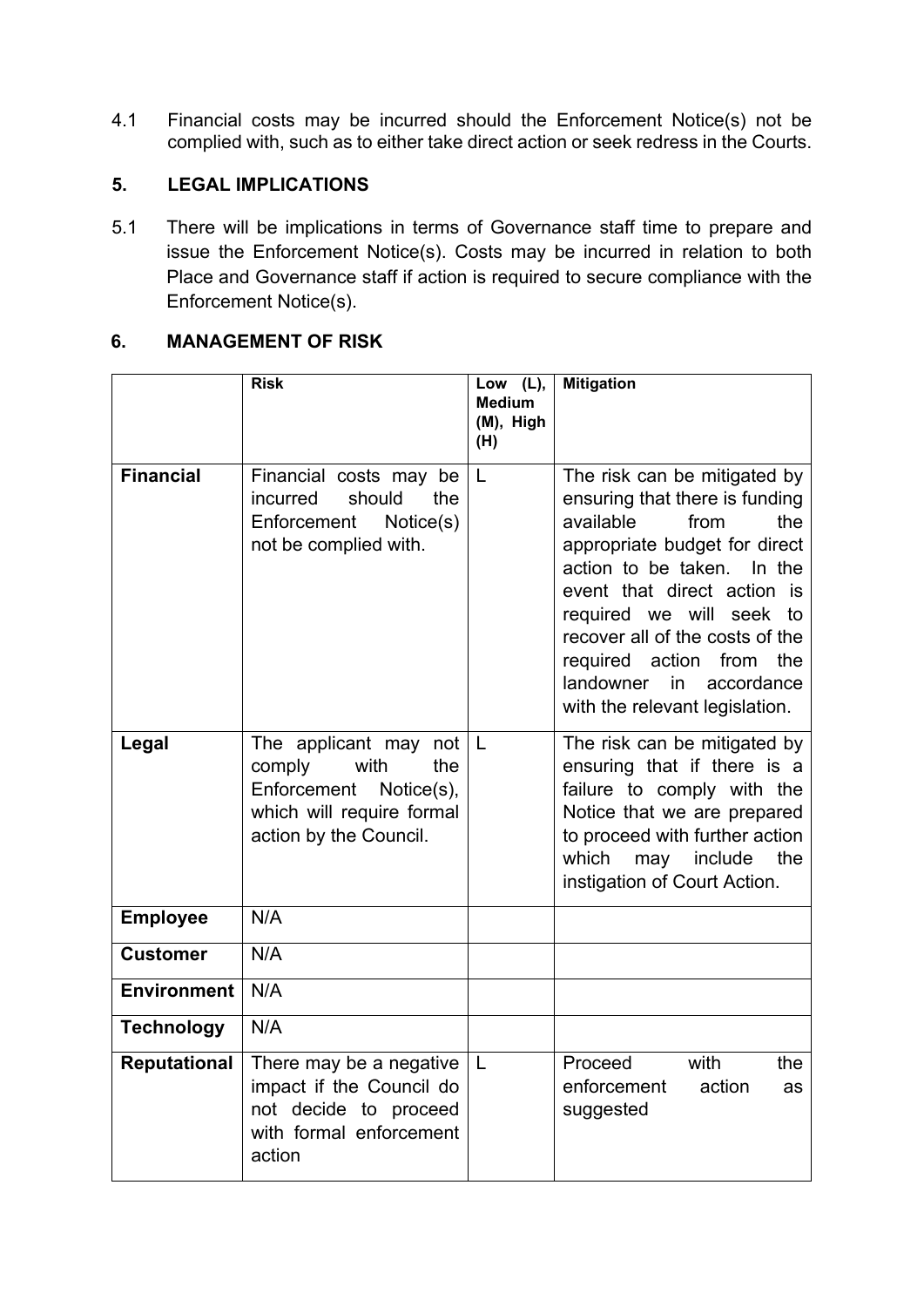# **7. OUTCOMES**

| <b>Local Outcome Improvement Plan Themes</b> |                                                                                                                                                                                      |  |
|----------------------------------------------|--------------------------------------------------------------------------------------------------------------------------------------------------------------------------------------|--|
|                                              | <b>Impact of Report</b>                                                                                                                                                              |  |
| <b>Prosperous Economy</b>                    | The proposals are unlikely to significantly contribute<br>or result in a negative impact on the economy of<br>Aberdeen.                                                              |  |
| <b>Prosperous People</b>                     | The proposals are unlikely to have a significant<br>impact on people with protected characteristics or<br>any negative impact on the delivery of the Council's<br>Equality outcomes. |  |
| <b>Prosperous Place</b>                      | The proposals would have no impact on sustainable<br>communities                                                                                                                     |  |
| <b>Enabling Technology</b>                   | The proposals would not advance technology for the<br>improvement of public services.                                                                                                |  |

| <b>Design Principles of Target Operating Model</b> |                                                                                                       |  |
|----------------------------------------------------|-------------------------------------------------------------------------------------------------------|--|
|                                                    | <b>Impact of Report</b>                                                                               |  |
| <b>Customer Service Design</b>                     | None directly                                                                                         |  |
| <b>Organisational Design</b>                       | None directly                                                                                         |  |
| Governance                                         | None directly                                                                                         |  |
| <b>Workforce</b>                                   | None directly                                                                                         |  |
| <b>Process Design</b>                              | None directly                                                                                         |  |
| <b>Technology</b>                                  | We will exploit digital technologies in data collection,<br>analysis and reporting wherever possible. |  |
| <b>Partnerships and Alliances</b>                  | None directly                                                                                         |  |

# **8. IMPACT ASSESSMENTS**

| <b>Assessment</b>                                                        | <b>Outcome</b>           |
|--------------------------------------------------------------------------|--------------------------|
| <b>Equality &amp; Human</b><br><b>Rights Impact</b><br><b>Assessment</b> | Full EHRIA not required. |
| <b>Data Protection Impact</b><br><b>Assessment</b>                       | Not required             |